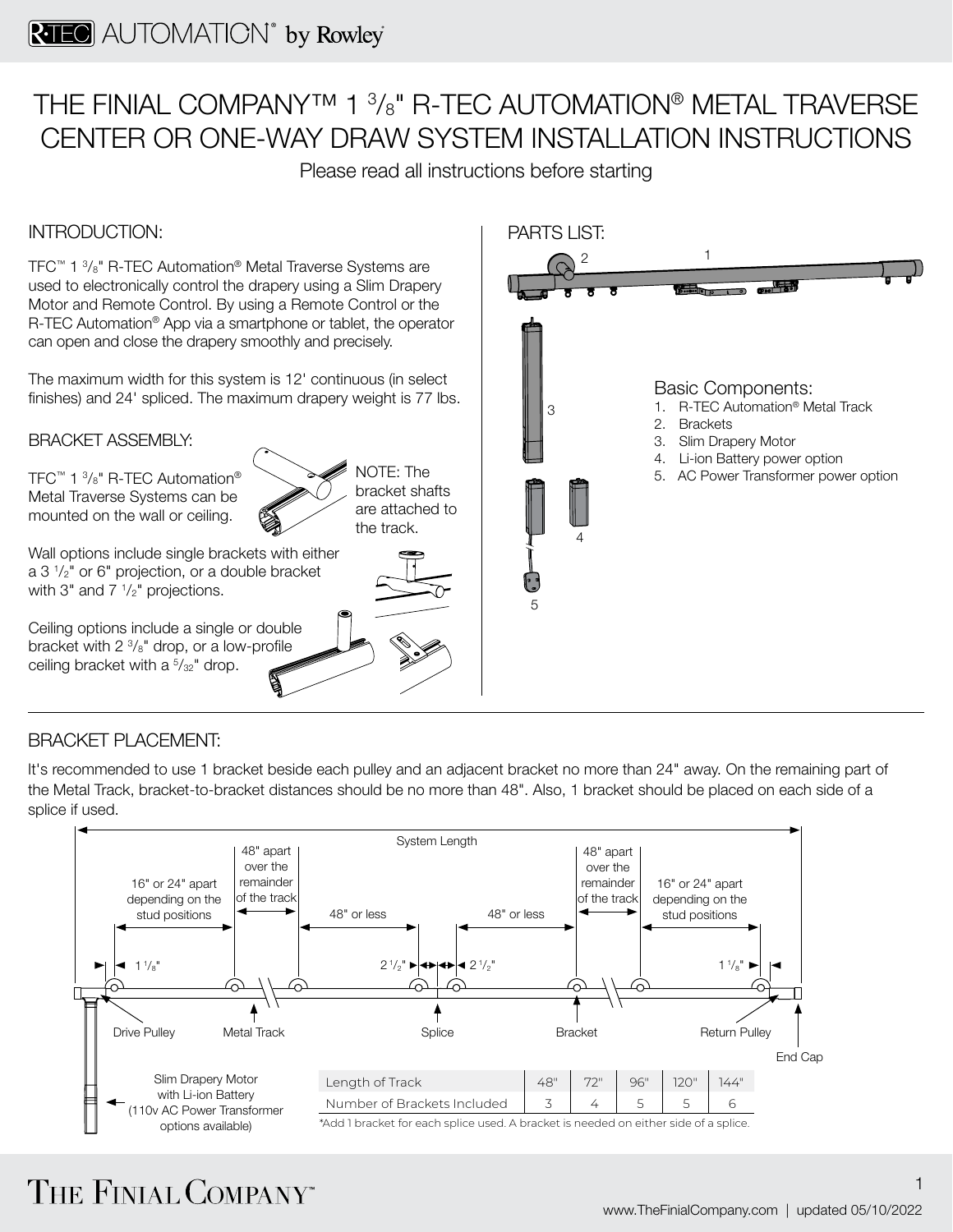### **RAILO** AUTOMATION<sup>®</sup> by Rowley

#### WALL MOUNT TRACK SYSTEM INSTALL:

NOTE: Installer is responsible for determining the correct mounting fastener and wall location per the wall construction type.

Step 1. Locate bracket base plate.

Step 2. Mount wall mount base plate to wall.



Step 3. Locate bracket base cover. Place cover over wall mount base plate. Turn cover clockwise to lock in place.

Step 4. Locate track system. Place track system onto the wall mount base plates.



Step 5. Tighten all wall mount stems with set screw located above the wall mount cover.



### CEILING MOUNT TRACK SYSTEM INSTALL:

NOTE: Installer is responsible for determining the correct mounting fastener and wall location per the wall construction type.

Step 1. Locate ceiling plate.

Step 2. Mount ceiling plate to ceiling.



Step 3. Locate ceiling bracket cover. Place cover over the ceiling plate.



Step 4. Locate the insert. Screw the insert on the ceiling plate.



Step 5. Locate track system. Place track system onto the ceiling mount inserts.



Step 6. Tighten all ceiling mount stems with set screw located close to the ceiling mount cover.



## THE FINIAL COMPANY"